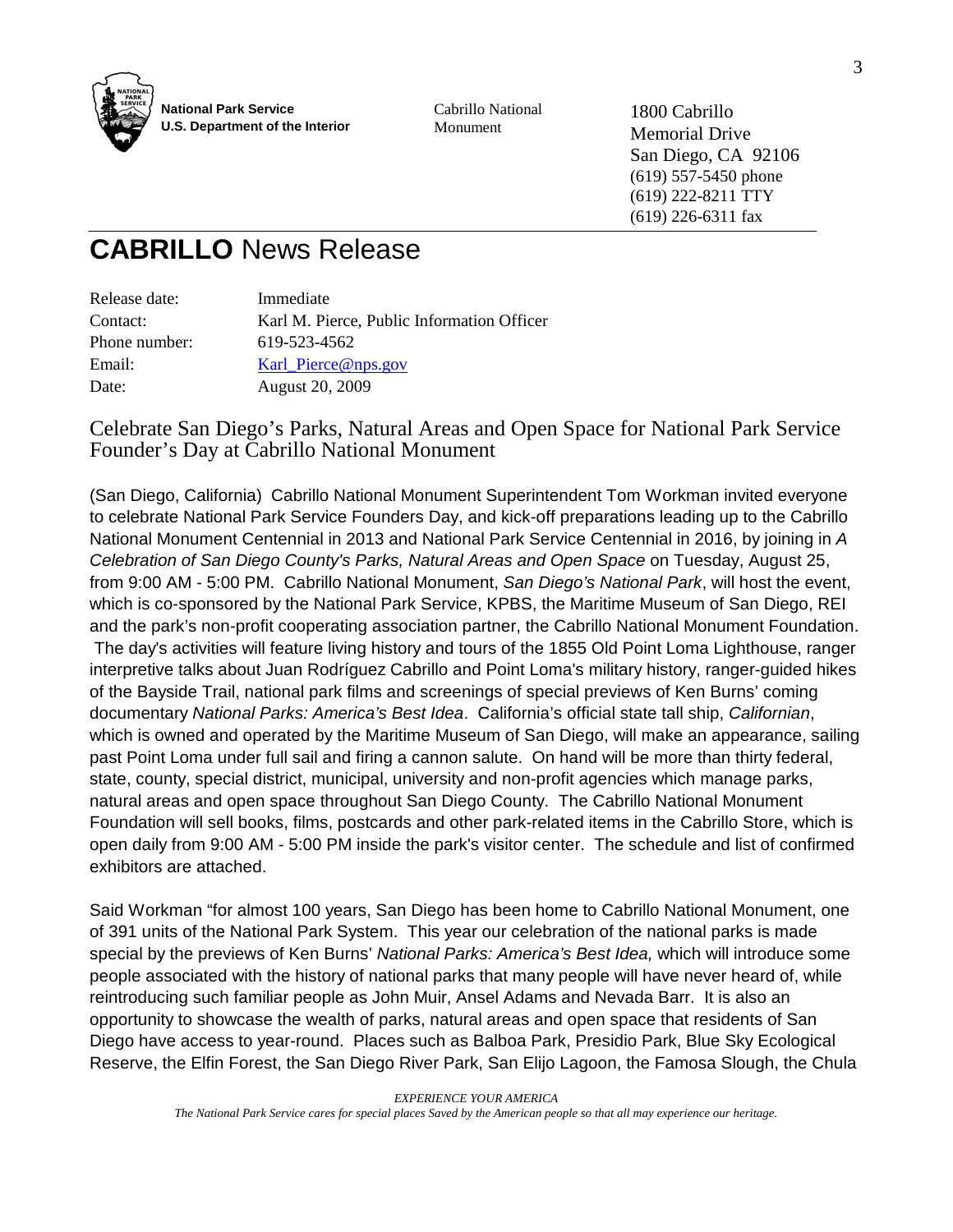Vista Nature Center, Mission Trails Regional Park, Rancho Peñasquitos, Rancho Guajome and Chollas Creek County Parks, Old Town San Diego State Historic Park, Torrey Pines and Borderfields State Parks and Silver Strand State Beach, research preserves such as the University of California Reserve System and San Diego State University Field Stations, the Cleveland National Forest, the California Coastal National Monument, which runs along the entire coast of California, to the San Diego National Wildlife Refuge Complex, one of the largest in the nation, and of course, Cabrillo National Monument. San Diego County is truly a treasure trove of parks, natural areas and open space and we are proud to partner with our co-sponsors and other agencies to highlight them."

August 25th is one of two days each year that the tower, lantern and gallery sections of the Old Point Loma Lighthouse, one of the first eight lighthouses built on the West Coast, are open to visitors (the other being November 15, the anniversary of the day the lighthouse went into operation). Ken Burns' new six-part, 12-hour documentary, National Parks: America's Best Idea, premiers on September 27, 2009 at 8:00 PM on KPBS and PBS stations nationwide and will continue for six successive nights. The park encourages attendees to be green and take public transportation (MTS #84 bus) to the Cabrillo National Monument visitor center.

This event is co-sponsored by Cabrillo National Monument, the Cabrillo National Monument Foundation, KPBS, the Maritime Museum of San Diego and Recreational Equipment, Incorporated (REI). Funding if provided by General Motors; the Evelyn & Walter Haas, Jr. Fund; Corporation for Public Broadcasting; The Arthur Vining Davis Foundation: The Park Foundation, Inc.; Public Broadcasting Service; National Park Foundation; The Peter Jay Sharp Foundation; The Pew Charitable Trusts; and Bank of America.

Cabrillo National Monument, located on Point Loma at the south end of Catalina Boulevard, is open daily from 9:00 AM until 5:00 PM. Public transportation (#84 Bus) is available hourly to the visitor center from the Old Town Transit Center and visitors are encouraged to *Go Green* and take public transportation. Beginning September 6, there will be no weekend bus service to Cabrillo National Monument. For additional information call 619-557-5450, ext. 0, or visit the event website at http://www.kpbs.org/parks/ or Cabrillo National Monument web site at http://www.nps.gov/cabr/.

# # -NPS- # #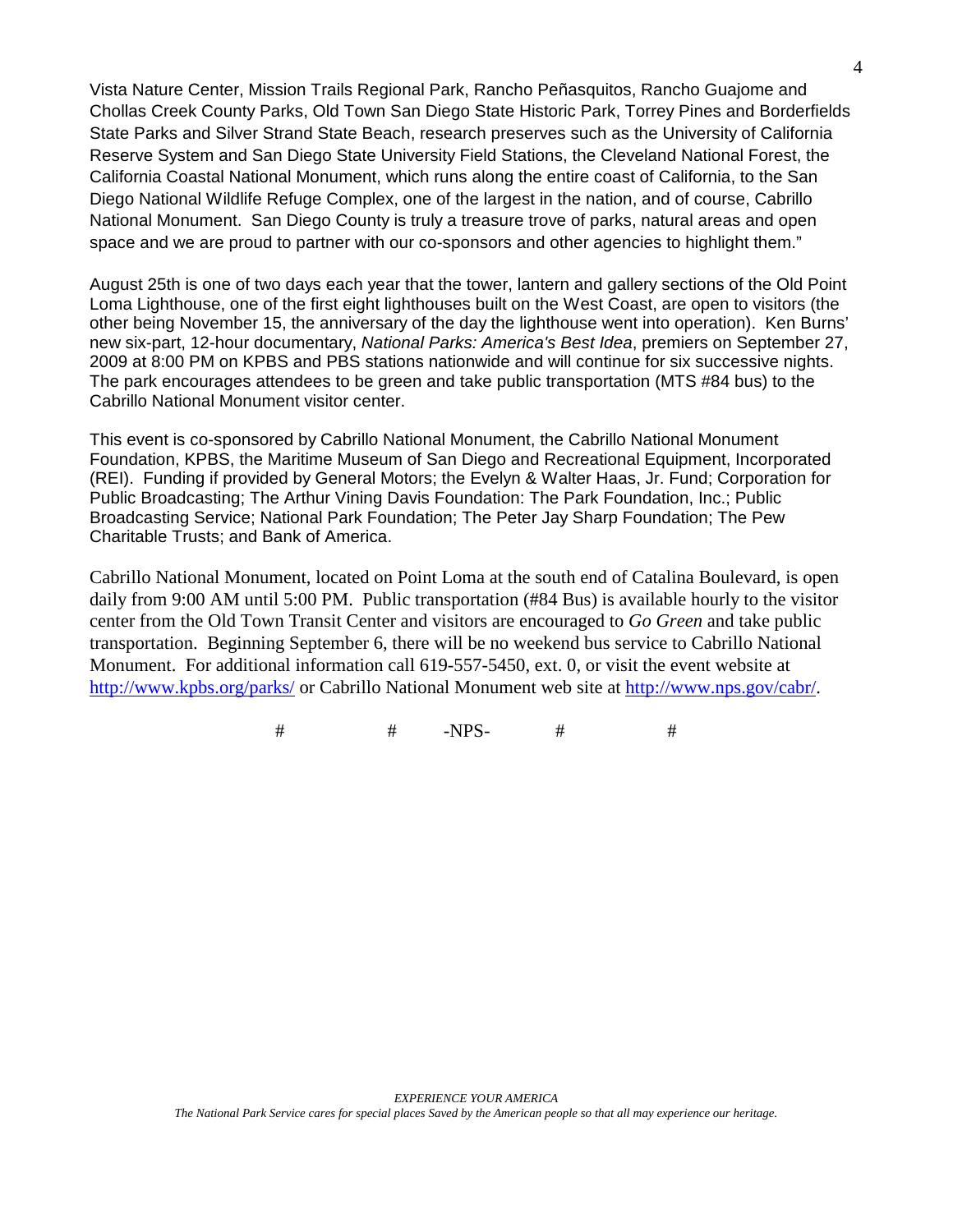## *Celebration of San Diego's Parks, Natural Areas and Open Space Schedule of Events*  **Cabrillo National Monument August 25, 2009**

| 9:00 AM                 | <b>Cabrillo National Monument Opens</b>                                                                                                                                                                                                                                                                |
|-------------------------|--------------------------------------------------------------------------------------------------------------------------------------------------------------------------------------------------------------------------------------------------------------------------------------------------------|
| $9:00 AM - 5:00 PM$     | <b>Exhibit Booths Open - Traffic Circle and Breezeway in Front of Visitor Center</b>                                                                                                                                                                                                                   |
| $10:00 AM - 4:30 PM$    | National Park Films/Ken Burns' National Parks: America's Best Idea<br><b>Previews</b> - Visitor Center Auditorium<br>(National Parks: America's Best Ideas previews at top of hour beginning at 10:00 AM,<br>National Park Films at bottom of hour beginning at 10:30 AM. Last film begins 4:00<br>PM) |
| $10:00$ AM $-$ 3:00 PM  | <b>Old Point Loma Lighthouse Tower Open, Living History</b><br><b>Presentations - Old Point Loma Lighthouse</b>                                                                                                                                                                                        |
| $10:30 - 11:30$ AM      | <b>Bayside Trail Ranger-Guided Walk - Meet Bayside Trail Trailhead</b>                                                                                                                                                                                                                                 |
| $11:30$ AM $- 12:00$ PM | <b>Program: Military History of Point Loma - Military History Exhibit</b>                                                                                                                                                                                                                              |
| 12:45 PM                | <b>Signing of Partnership Agreement Between Cabrillo National</b><br>Monument and the Maritime Museum of San Diego - Cabrillo Statue<br>Plaza                                                                                                                                                          |
| 1:00 PM                 | <b>Canon Salute by the California State Tall Ship Californian</b><br>(Best Viewing from Visitor Center patios & Juan Rodríguez Cabrillo statue plaza)                                                                                                                                                  |
| $2:30 - 3:30$ PM        | Bayside Trail Guided Walk - Meet at Bayside Trail Trailhead                                                                                                                                                                                                                                            |
| $3:30 - 4:00$ PM        | <b>Program: Cabrillo the Man - Visitor Center Patio</b>                                                                                                                                                                                                                                                |
| $9:00 AM - 5:00 PM$     | Juan Rodríguez Cabrillo and the Age of Exploration Exhibit Open -<br>Visitor Center Exhibit Room                                                                                                                                                                                                       |
| $9:00 AM - 5:00 PM$     | Lighthouses of Point Loma Exhibit Open - Assistant Keeper's Quarters (next<br>to Old Point Loma Lighthouse)                                                                                                                                                                                            |
| $9:00 AM - 5:00 PM$     | They Stood the Watch: Point Loma's Coast Defenses Exhibit Open -<br><b>WWII Army Radio Station Building</b>                                                                                                                                                                                            |
| $9:00 AM - 4:00 PM$     | <b>Bayside Trail Open</b>                                                                                                                                                                                                                                                                              |
| $9:00 AM - 4:30 PM$     | <b>Lower Area of Cabrillo National Monument Open</b>                                                                                                                                                                                                                                                   |
| $9:00 AM - 5:00 PM$     | <b>Cabrillo Store Open - Inside Visitor Center View Building</b>                                                                                                                                                                                                                                       |
| 5:00 PM                 | <b>Cabrillo National Monument Closes</b>                                                                                                                                                                                                                                                               |